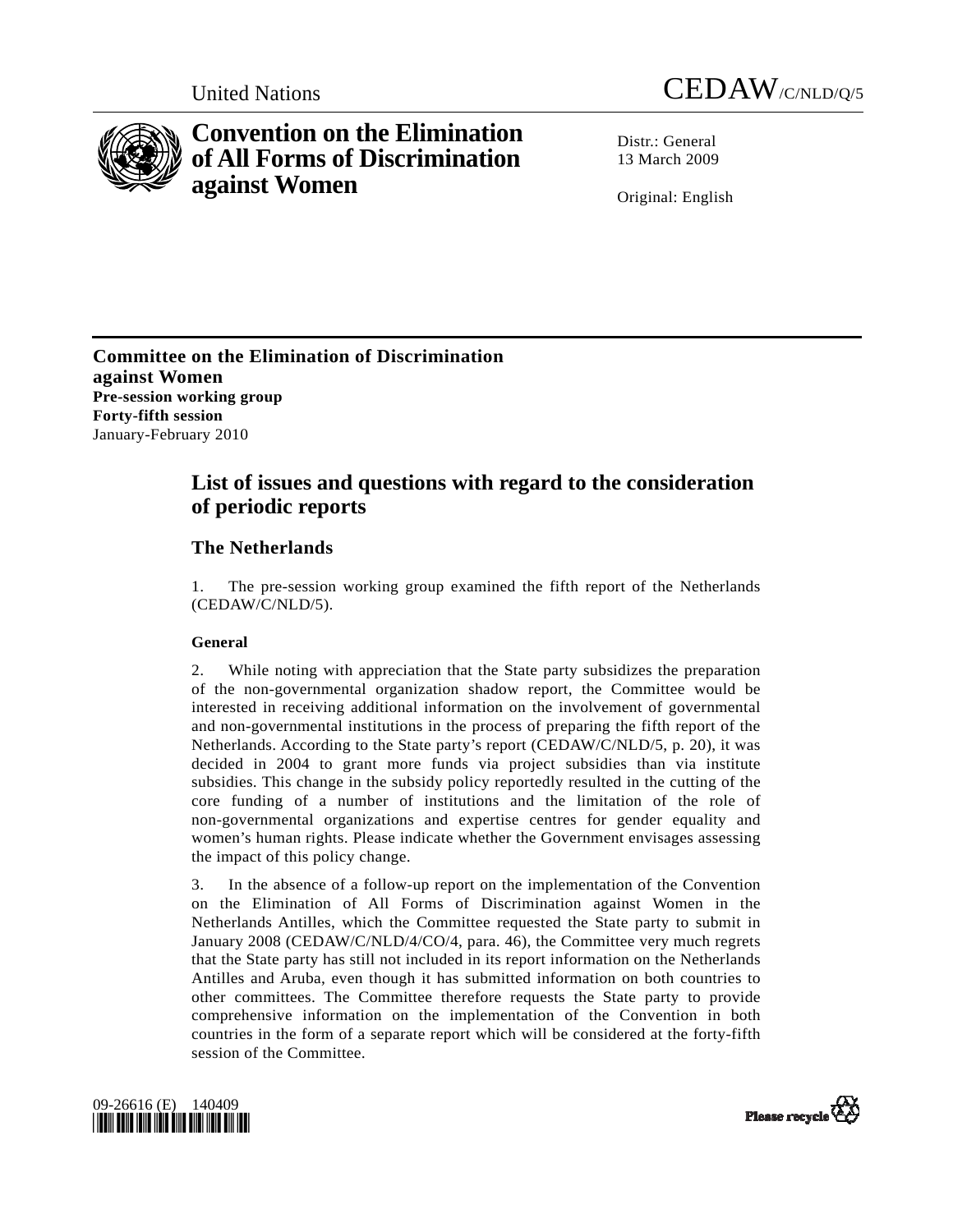#### **Legislative, policy and institutional framework**

4. The Committee notes that the State party continues to consider that it is the responsibility of the judiciary to determine whether a particular provision of the Convention is directly applicable in the legal order, although, by signing the Optional Protocol to the Convention, the State party has recognized the individual right of complaint in relation to all the rights set forth in the Convention. In this context, please indicate how the State party envisages overcoming this legal inconsistency. Please also provide the Committee with the English translation of the letter sent on 10 December 2008 to the Parliament on the applicability of the Convention.

5. With reference to the State party's indication that the publication of recommendations and views of the Committee is first a matter of private initiative (CEDAW/C/NLD/5, p. 22), please explain how the State party complies with its obligation to widely disseminate the Convention. In view of the rather limited promotion of the Convention among the members of the judiciary, please also indicate whether specialized training courses on the Convention have been organized for judges, prosecutors and lawyers.

6. According to the State party (CEDAW/C/NLD/5, p. 14), the Minister for Emancipation, which emerged from the Cabinet change of 2007, has a managing role in the Dutch realization of the Convention and of the Beijing Platform for Action. Please provide information on the human and financial resources allocated to the new Minister for Emancipation to effectively carry out a coordinating role. Please elaborate on the measures already undertaken to meet the conditions announced in the State party's report that are required for a successful implementation of the emancipation policy, in particular those related to a clearer allocation of responsibilities, objectives and resources.

7. Since sexual discrimination is now explicitly prohibited by the Equal Treatment Act, please provide information on the measures undertaken by the State party to sensitize the public at large and, in particular, women and employers on the new provisions, especially those regarding discrimination on the basis of pregnancy, childbirth and motherhood (CEDAW/C/NLD/5, p. 27). Has the public campaign (CEDAW/C/NLD/5, p. 45) aimed at making victims of discrimination more prepared to report the discrimination been organized, and has the legislative proposal requiring municipalities to give citizens access to an anti-discrimination facility been adopted? Does the Government envisage supporting financially the establishment of anti-discrimination bureaux, and how will the State party ensure the quality of the services provided? Please also provide information on the sanctions rendered in the cases of sexual intimidation and undesirable conduct mentioned in the State party's report (CEDAW/C/NLD/5, p. 29).

8. Please indicate whether the targets of the Multi-year Equal Treatment Policy Plan (2000), notably those related to the labour market participation of women, the proportion of women economically independent and the contribution of men to responsibilities for providing care, are likely to be reached. Has an evaluation of this plan been conducted, and, if so, to what extent have lessons learned from the evaluation been taken into consideration for the formulation of the emancipation memorandum released in October 2007. Please also indicate whether the new emancipation memorandum takes into consideration the perpetuation of stereotypical gender roles, the unequal gender power relations by which women are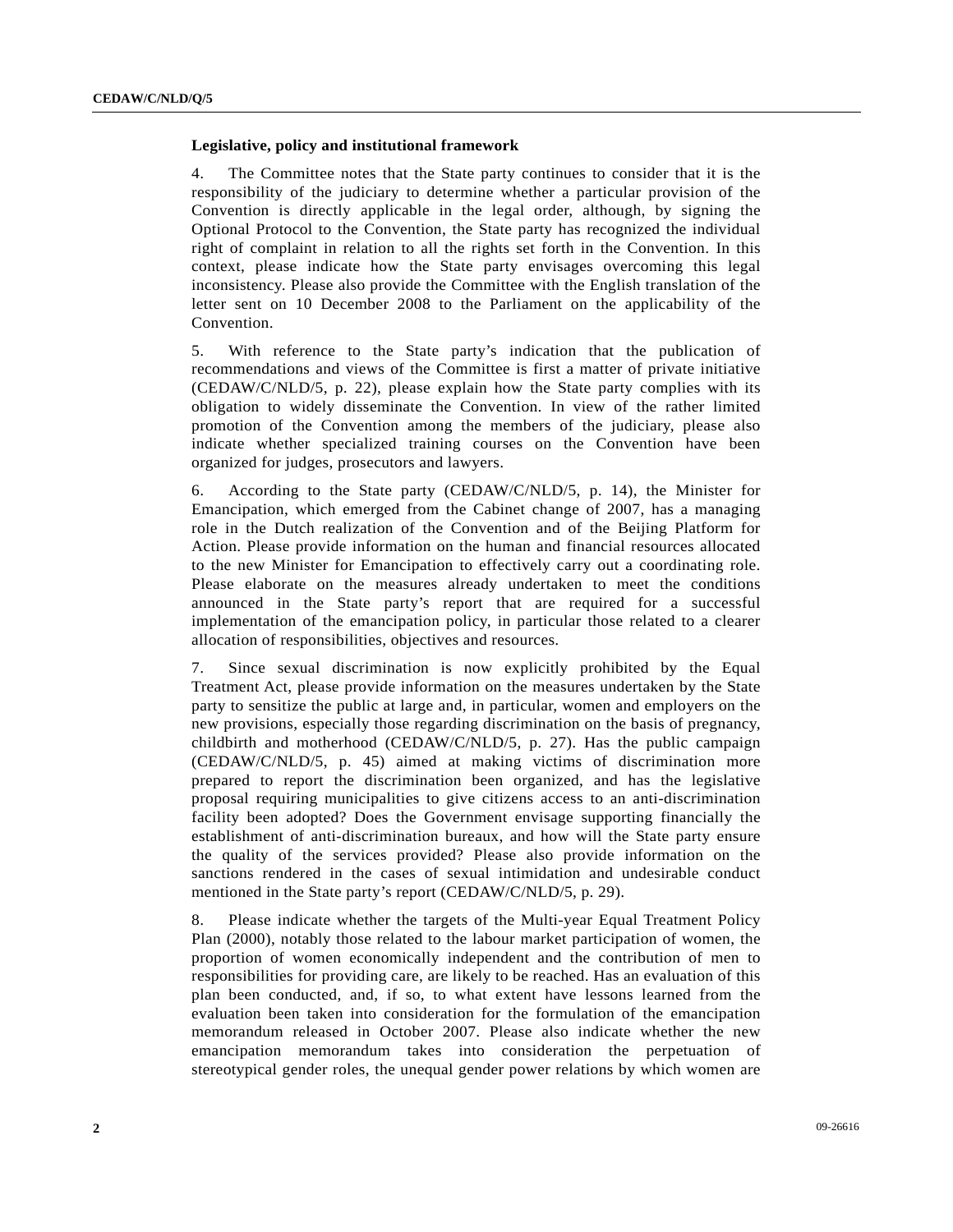forced into a subordinate position, and the necessary reconciliation of work and care for both men and women.

#### **Stereotypes and cultural practices**

9. Please elaborate on follow-up actions the State party has taken to address the concern expressed by the Special Rapporteur on violence against women that a false dichotomy between emancipated native Dutch women and oppressed immigrant women is fostered in the public perception. Women and men of immigrant background are categorically stigmatized, either as victims or as perpetrators, which only increases their marginalization.

#### **Domestic violence**

10. The Committee notes that, in spite of its previous recommendation, the framework with respect to domestic violence is still neutrally formulated; as a consequence, the State party misses the specificity of violence of men against women and neglects the root causes of violence suffered by women. With reference to the State party's indication (CEDAW/C/NLD/5, p. 36) that it is investigating whether a gender-specific formulation is advisable, please inform the Committee of any concrete development in this regard.

11. Please briefly describe the results of the analysis conducted in 2006 (CEDAW/C/NLD/5, p. 36), including the scope, nature and characteristics of domestic violence, its victims and its suspects. The Committee is also interested in receiving any preliminary results of the 2008 public survey on the nature and scope of domestic violence (CEDAW/C/NLD/5, p. 32) and in learning the outcome of the prevalence study on the prevention of domestic violence in the Netherlands mentioned in the State party's report (CEDAW/C/NLD/5, p. 44).

12. Please indicate whether the legislation allowing temporary restraining orders to be imposed on perpetrators of domestic violence has been adopted. If so, is the counselling process automatically instituted after the issuance of a restraining order? How does the State party deal with the concern expressed by women's groups that too many cases do not result in a conviction because prosecutors overemphasize reconciliation between the partners and voluntary treatment programmes for offenders?

13. The State party report mentions the availability of legal assistance to victims of violence and sexual crime only when the victims present serious physical and mental injury (CEDAW/C/NLD/5, p. 37). Please elaborate on what preventive and protective measures are available to women at risk of physical and mental abuse. Please provide data on the progress made by the State party in making shelters available for women victims of domestic violence. Does the State party envisage granting residence permits to women victims of violence regardless of their immigration status and ethnic origin and regardless of whether they can prove — by way of an official police report, medical report, report of a woman's shelter or any other means — that violence occurred.

14. Please provide data, disaggregated by sex and ethnicity, on honour-related violence and briefly describe the outcome of the project on honour-related violence in and around the school conducted in 2007. Please also indicate what measures were adopted to follow up on the observations of the Special Rapporteur on violence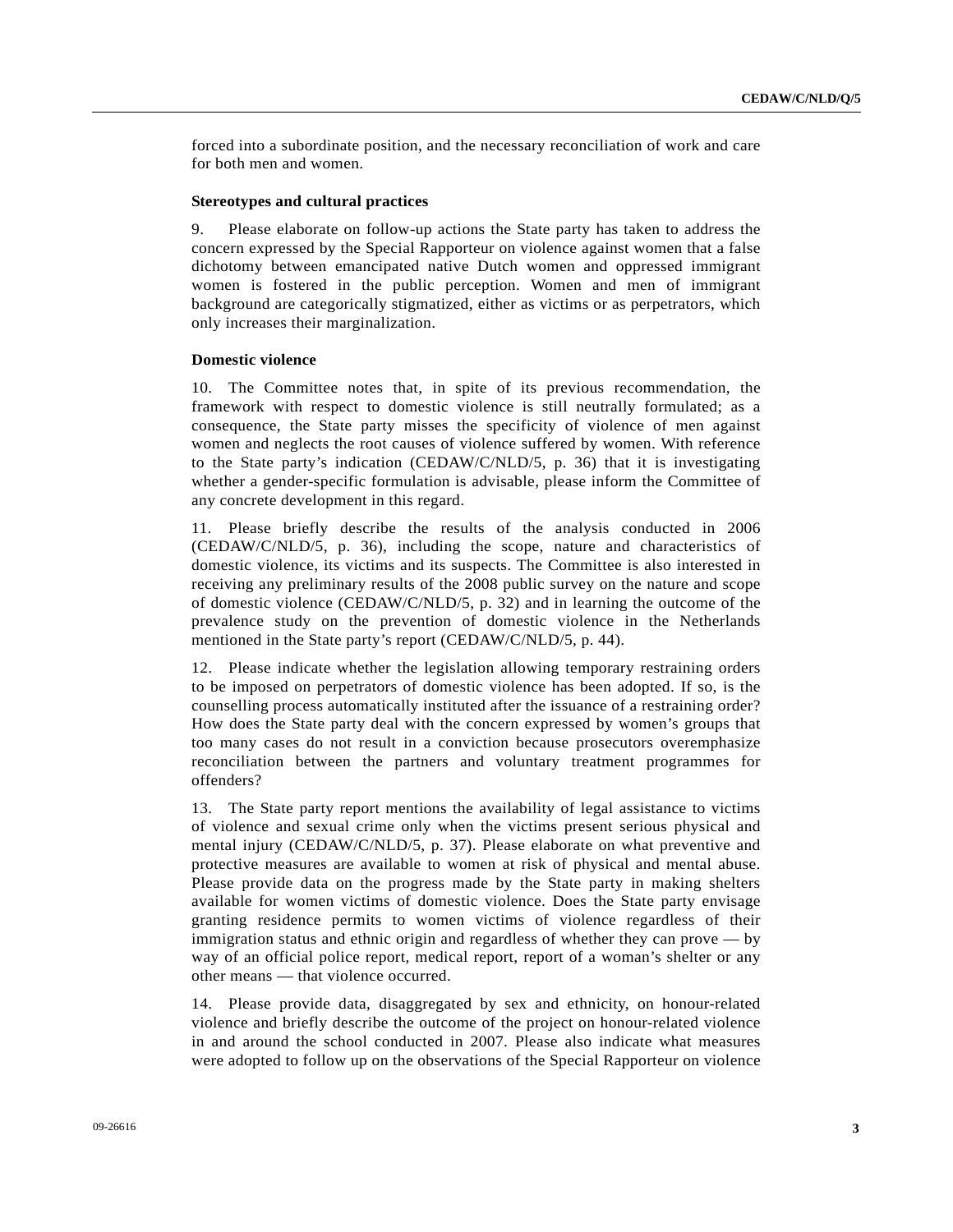against women about the nature and specific issues related to gender of honourrelated violence and the fact that, due to these specificities, the protection framework has proven inadequate.

#### **Employment, social and economic benefits**

15. According to the State party's report (CEDAW/C/NLD/5, p. 64), a bigger market for personal services results in more jobs for the less qualified. An additional effect is that people who purchase these personal services have more hours available for the employment market. In this regard, please provide additional information on the situation of women domestic and home-care workers and, in particular, on whether they receive social security, unemployment and disability benefits and compensation for health insurance. Please also indicate what impact the introduction of the "services at home scheme" had on improving the situation of women domestic and home-care workers. Please indicate whether the State party has assessed the conformity of this scheme with the provisions of the Convention.

16. Please provide data, disaggregated by sex, age and ethnicity, on persons who provide care or support to elderly, ill or disabled family members and the obstacles they face regarding their participation in society. In particular, has the State party assessed the impact on the emancipation of women of the Social Support Act's provision according to which household assistance is provided only if there is no one in the family network that can or should provide informal care. Please also supply information on the possible gender impacts of the changes of the Exceptional Medical Expenses Act implemented since January 2009.

17. The State party report indicates that the Netherlands is among the countries where the difference in labour participation (in full-time units) between men and women is very large (CEDAW/C/NLD/5, p. 61). In this regard, while noting that a range of measures has been identified (reduction of the marginal tax and premium burden, working flexible hours and teleworking) in order to increase women's labour participation, please indicate the policy measures the Government has taken to protect the rights of women working part-time with respect to salary, pension and promotion. The Committee would also like to know what temporary special measures have been put in place in accordance with article 4 of the Convention to accelerate the achievement of de facto equality between men and women in this respect. Please also explain why the State party declares itself unable to enforce granting women positions in universities and why the targets for the number of female professors in the country and abroad remain low and well below the European target generally (CEDAW/C/NLD/5, p. 75).

18. Taking into consideration the increase in remuneration discrepancies between men and women (CEDAW/C/NLD/5, pp. 85 and 86), please indicate any concrete measures taken by the State party to reduce the salary gap in both the private and public sectors and explain why such a gap still exists in the public sector, as this undermines the gender equality standards of the Government.

19. The Committee, in its previous concluding observations (CEDAW/C/NLD/CO/4, para. 30), called upon the State party to reinstate maternity benefits for all women, including the self-employed and entrepreneurs. This was done in July 2008 after the entry into force of the Work and Care Act. In this regard, please indicate whether the Government has considered introducing a compensation arrangement for those self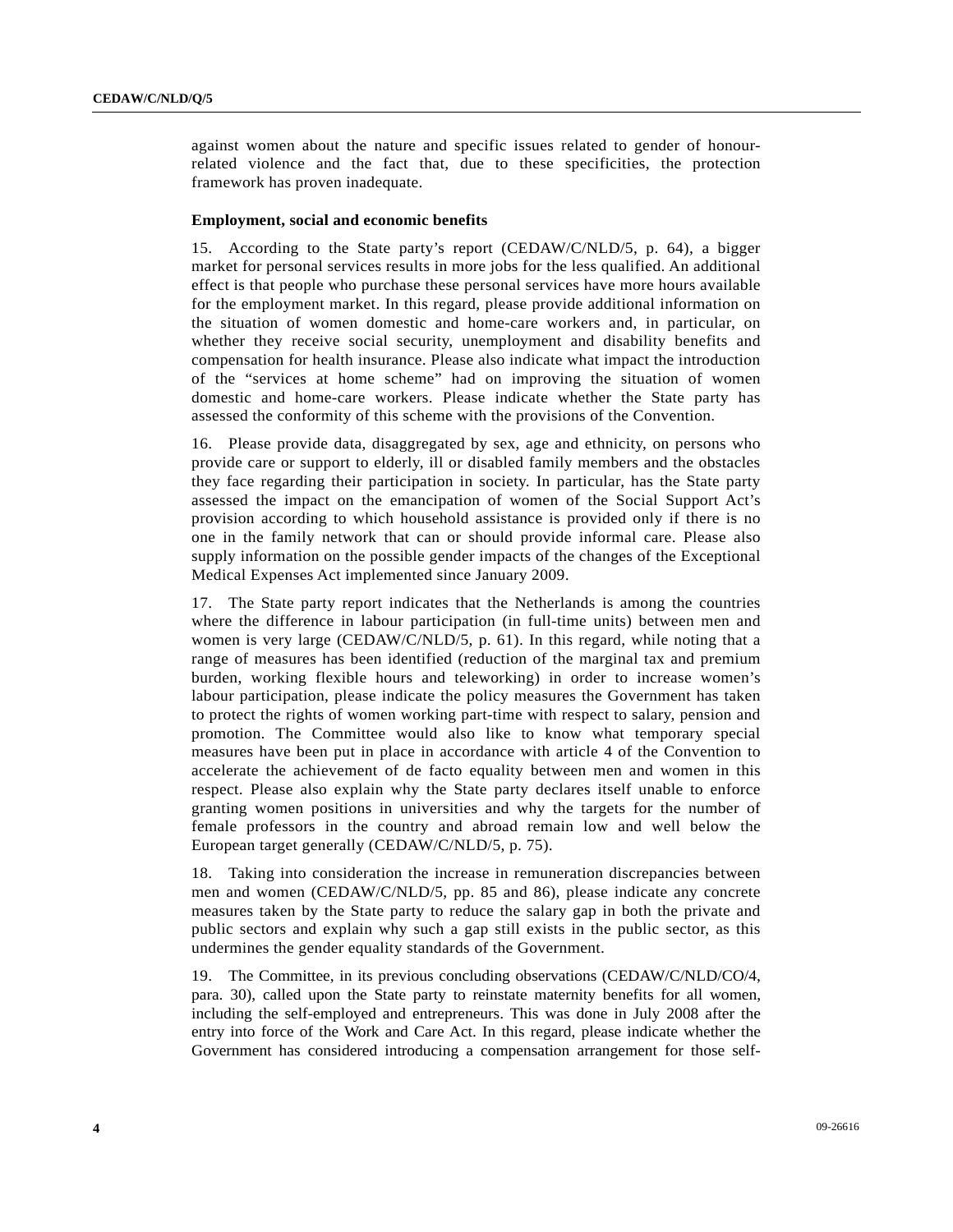employed women who were pregnant in the period between the revocation of the Invalidity Insurance Act in 2004 and July 2008.

20. With reference to the State party's report (CEDAW/C/NLD/5, p. 30), please provide precise data on the companies and institutes that have now instituted internal complaints procedures. Please also outline the measures taken or envisaged by the State party to encourage the introduction of such procedures. Please provide information on the enforcement by the Health and Safety Inspectorate of the requirement that employers have anti-discrimination policies in place.

#### **Situation of particular groups of women**

21. The State party recognizes that the labour participation of Turkish and Moroccan women is considerably lower than among the native Dutch population. Several initiatives have been put in place to ensure better integration, including the Commission on the Participation of Women from Ethnic Minority Groups, the Plan of Approach on Emancipation and Integration (2004-2006) and the establishment in February 2006 of the Ethnic-minority Women and Labour Direction Group. Please provide information on the concrete results obtained from the current policies. In regard to the 1,001 Strengths Programme, which involves 50,000 vulnerable ethnicminority women in voluntary work, please explain how the State party intends to assess whether this programme effectively serves as a springboard for their social and professional integration and does not contribute to maintaining the precarious situation of these women.

22. The Committee against Torture has expressed concern at the difficulties faced by asylum-seekers in the European part of the Kingdom of the Netherlands in substantiating their claims under the accelerated procedure of the 2000 Aliens Act, which could lead to a violation of the non-refoulement procedure. According to the Special Rapporteur on violence against women, during this accelerated procedure, women are often unable to relate experiences of rape or other traumatic incidents. In this context, please indicate if the Government envisages adopting gender-sensitive asylum procedures and recognizing gender-related persecution as a ground for asylum.

23. The report does not contain any disaggregated statistical data on women living in poverty. Please provide an overview of the situation of women living in poverty in the Netherlands, as well as the measures taken by the State party in this regard.

24. Information available indicates that a large number of Muslim women and girls, most of whom are of non-Dutch origin, face discrimination and exclusion in the labour market, education sector and in sport schools, including because of the wearing of headscarves. Please indicate what measures the Government has taken to reverse the negative attitudes towards Muslim women. In particular, could the State party be more specific about the steps taken to create opportunities for integrating Muslim women and girls into mainstream society and the economy while at the same time maintaining their own ethnic and diverse cultural identity.

#### **Participation in political and public life**

25. While the State party acknowledges that the expected target of 45 per cent of women in political positions will not be achieved in 2010 (CEDAW/C/NLD/5, p. 122), the report indicates that the Netherlands does not use quotas to increase the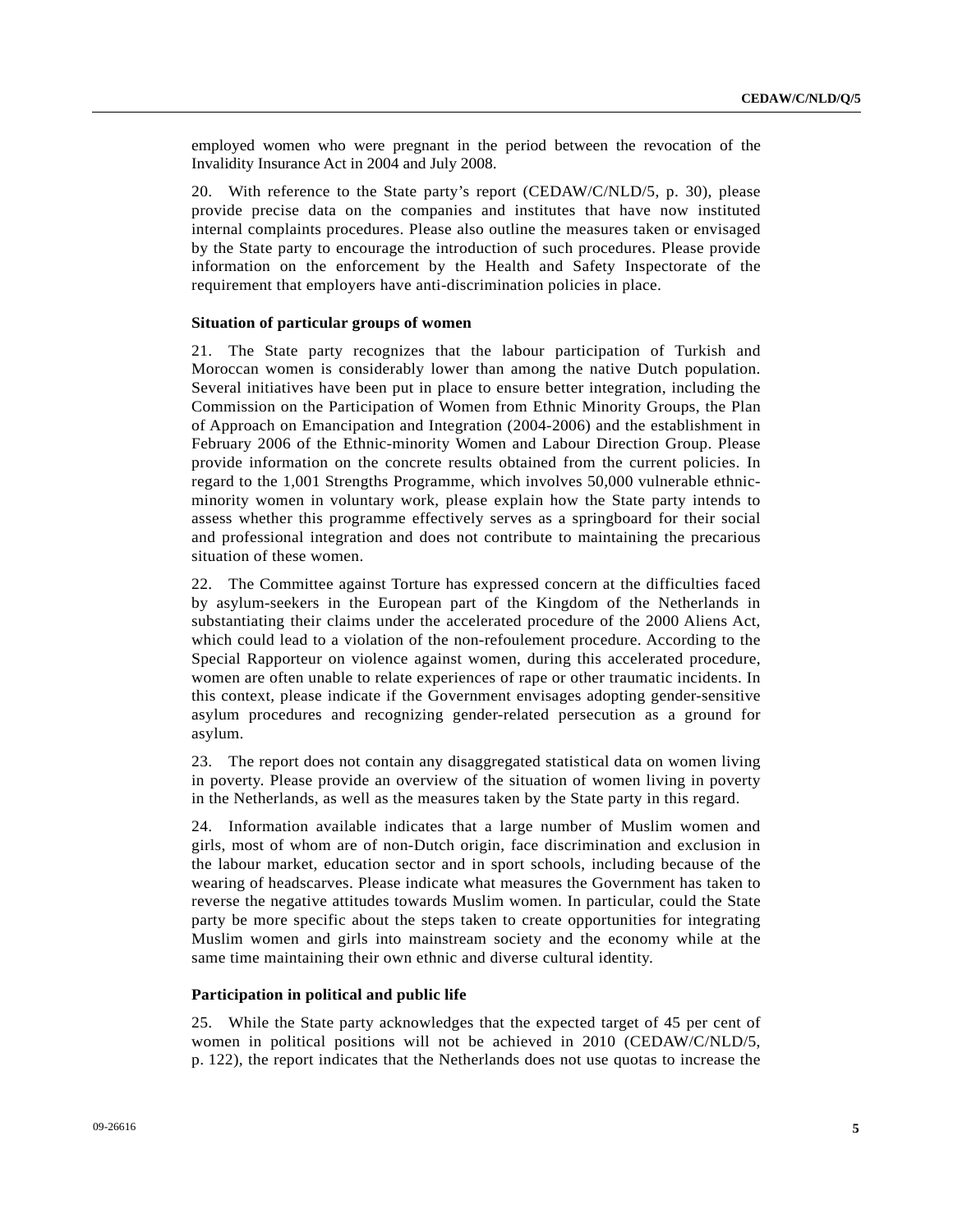participation of women (CEDAW/C/NLD/5, p. 124). In view of the slow progress in increasing the number of women occupying top positions, please explain the reasons why such a system is not envisaged and whether the Government will consider applying temporary special measures in accordance with article 4, paragraph 1, of the Convention and with the Committee's General Recommendations Nos. 23 and 25.

#### **Marriage and family**

26. The State party states that there is no indication to date that the family reunification policy de facto discriminates against women (CEDAW/C/NLD/5, p. 139). However, it appears that the high income requirements, as well as the requirement for success in the examination in Dutch language and knowledge of Dutch society, have a more negative effect on women than on men, including because of the worldwide gap between men and women in education, wages and property ownership. In this context, please provide the most recent data relating to men and women applicants for family forming and reunification. Was an evaluation of the measures concerning family forming and reunification conducted by the research section of the Department of Justice? If so, please inform the Committee of its outcome.

#### **Trafficking and exploitation of prostitution**

27. The Committee in its previous concluding observations (CEDAW/C/NLD/ CO/4, p. 23), and the Special Rapporteur on violence against women have expressed concern at the linkage between protection of victims of trafficking and cooperation with the police. Indicate the follow-up measures the Government intends to apply to respond to these concerns and whether it envisages providing victims of trafficking with temporary protection visas and reintegration and support services, irrespective of whether they cooperate in the investigation and prosecution of alleged traffickers.

28. Please indicate the measures taken to ensure that women victims of trafficking are properly identified and are no longer held in alien detention without assistance and access to the protective services to which they are entitled. Please also indicate whether minors who are victims of trafficking and sexual exploitation have access to specialized institutions. With reference to the State party's report (CEDAW/C/NLD/5, p. 113), was an inquiry concluded into the disappearance of underage asylum-seekers suspected of having been picked up by human traffickers?

29. Please indicate why non-governmental organizations are not represented in the anti-trafficking task force.

30. The report highlights the adoption of new legislation, the main objectives of which are to tighten and harmonize the licensing system, strengthen control and law enforcement and improve working conditions for prostitutes (CEDAW/C/NLD/5, p. 116). Please indicate whether, prior to adopting the law, the State party assessed the risks mandatory registration with local authorities of women working as prostitutes posed to their privacy and safety, as well as the impact of the law on the possibility for such women to work independently. The Special Rapporteur on violence against women identified the obstacles faced by women prostitutes to working on a self-employed basis and urged the State party to address those obstacles urgently. Please indicate which measures were taken to follow up on this recommendation.